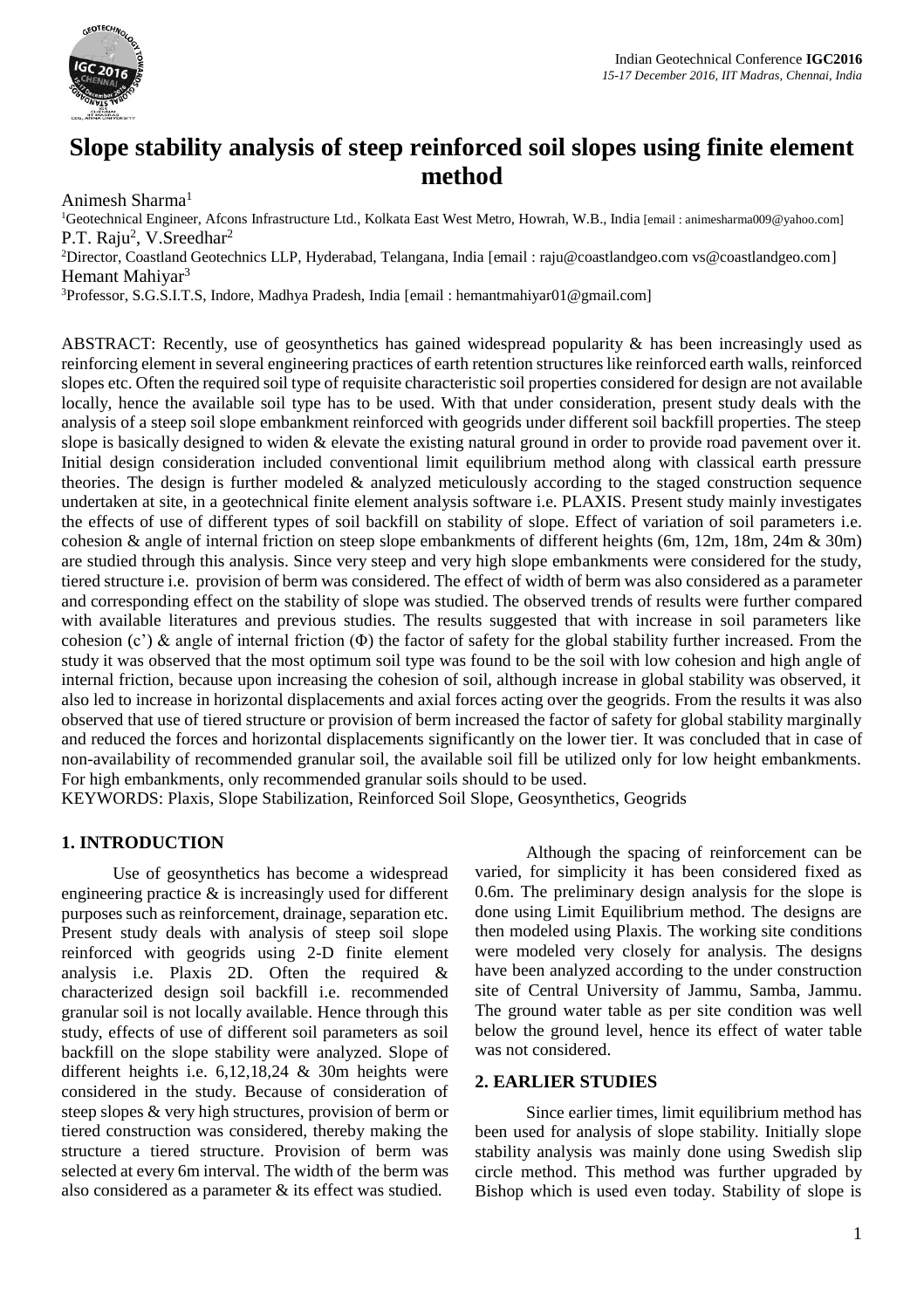usually expressed as Factor of safety which is basically ratio of resisting forces & driving forces. Later Morgenstern-Price & Janbu further incorporated methods which included non-circular slip analysis. Calculations for slope stability analysis involve complex iterative procedures which are more suitable computationally. Recently many advanced numerical methods are used for slope stability analysis. Amongst the computational methods, finite element analysis is commonly followed. Few earlier studies have been made for slope stability analysis using finite element methods. **Seyed Abolhasan et.al. (2015)** studied & compared the effects of using steel & geogrid as reinforcements using finite element analysis [10] . **Nejan Huvaj et.al. (2014)** compared the results of limit equilibrium analysis & finite element analysis on a  $70$  degrees slope<sup>[5]</sup>. **Mirmoradi.S et.al. (2013)** studied the behavior of soil slopes with different facing type's i.e. concrete blocks & wrap-around facing<sup>[9]</sup>.

## **3. DESIGN ANALYSIS & CONSIDERATIONS**

The procedure for design of reinforced slopes involves use of conventional limit equilibrium analysis. A circular or wedge shaped potential failure pattern is assumed & the Factor of safety is determined. In this study, the stiffness of reinforcements was considered using classical theories of earth pressure. Maximum axial force acting over the reinforcement  $(T_{\text{max}})$  were calculated using equation (1) and the stiffness of reinforcements were provided accordingly.

 $Tmax = Ka.y.H + Ka.Q$ (1)

where,  $Ka = Earth$  pressure co-efficient  $\gamma$  = Density of soil (kN/m<sup>3</sup>)  $H =$ Height at the given level (m)  $Q =$  Surcharge (kN/m<sup>2</sup>)

Partial material reduction factors according to BS: 8006-2010 were considered for the long-term design strength  $(LTDS)$  of the reinforcements  $[10]$ . The embedment lengths of the reinforcements must be sufficient to offer adequate resistance & hence considered according to Jewels Chart recommended by BS-8006-2010<sup>[1]</sup>. For ease in construction methodology, uniform allowed spacing between the reinforcements was considered as 0.6m. The design considerations were further analyzed using finite element technique.

## **4. FINITE ELEMENT MODELLING & ANALYSIS**

Plaxis allows users to define geotechnical problems in a realistic way. With provision of staged construction analysis, stability of structure during and after construction can be analyzed. Present study deals with modeling and analysis of high steep embankments of 70 degrees slope. The heights of the embankments considered are 6, 12, 18, 24 & 30m. The basic purpose of the embankments is to widen and elevate the existing slopes.

In this study, the geometrical prototype is modeled closely in accordance with the construction methodology & construction sequences. The typical geometry considered for analysis is shown in Fig.1. In this study, the soil parameters such as cohesion (cohesion) & angle of internal friction (Φ) of soil have been varied and their corresponding effects on the stability of slope embankments of various heights have been studied.



**Fig 1.** Typical geometry model (a) 30m height with 1.5m berm width (b) 30m height with 3.0m berm width

Construction methodology adopted for the construction was bottom-to-up technique which involved use of a facing (welded wire mesh) on the slopes. The primary reinforcements adopted were geogrids (geosynthetics), which are flexible tensile reinforcing elements. The stiffness of the geogrids has been calculated using classic earth pressure theories. With due consideration to the partial material factors, the axial stiffness of the geogrids were modeled & corresponding reduction factor was applied accordingly [4] [8] [1] .

The study dealt with the effect of variation in soil backfill parameters i.e. values of cohesion (c) & angle of internal friction  $(\Phi)$  on the deformation  $\&$  displacement of the slope. For stability analysis in Plaxis, phi-c reduction calculation type was used, which reduces the values of cohesion (c)  $\&$  angle of internal friction ( $\Phi$ ) in steps until the soil body fails. The following equation is used:

$$
\Sigma M s f = -\frac{\tan(\tan\phi input)}{\tan(\tan\phi reduced)} = \frac{\text{cinput}}{\text{reduced}} \tag{2}
$$

The parameters considered for the study are mentioned in Table.1. Although soil properties were varied, default properties considered are mentioned.

Since the slopes considered for analyses were very high and the slope angle very steep, provision of berm or tiered structures was considered. For simplicity, tiered structure was considered with provision berm at every 6m was considered. For example, 18m height was modeled as 3 tiered structures with every tier being 6m in height. Similarly 12, 24 & 30m structures were modeled as  $4 \& 5$  tiered structures with height of every tier being 6m. The considered berm width was a parameter and was varied as 1.5 and 3.0 m.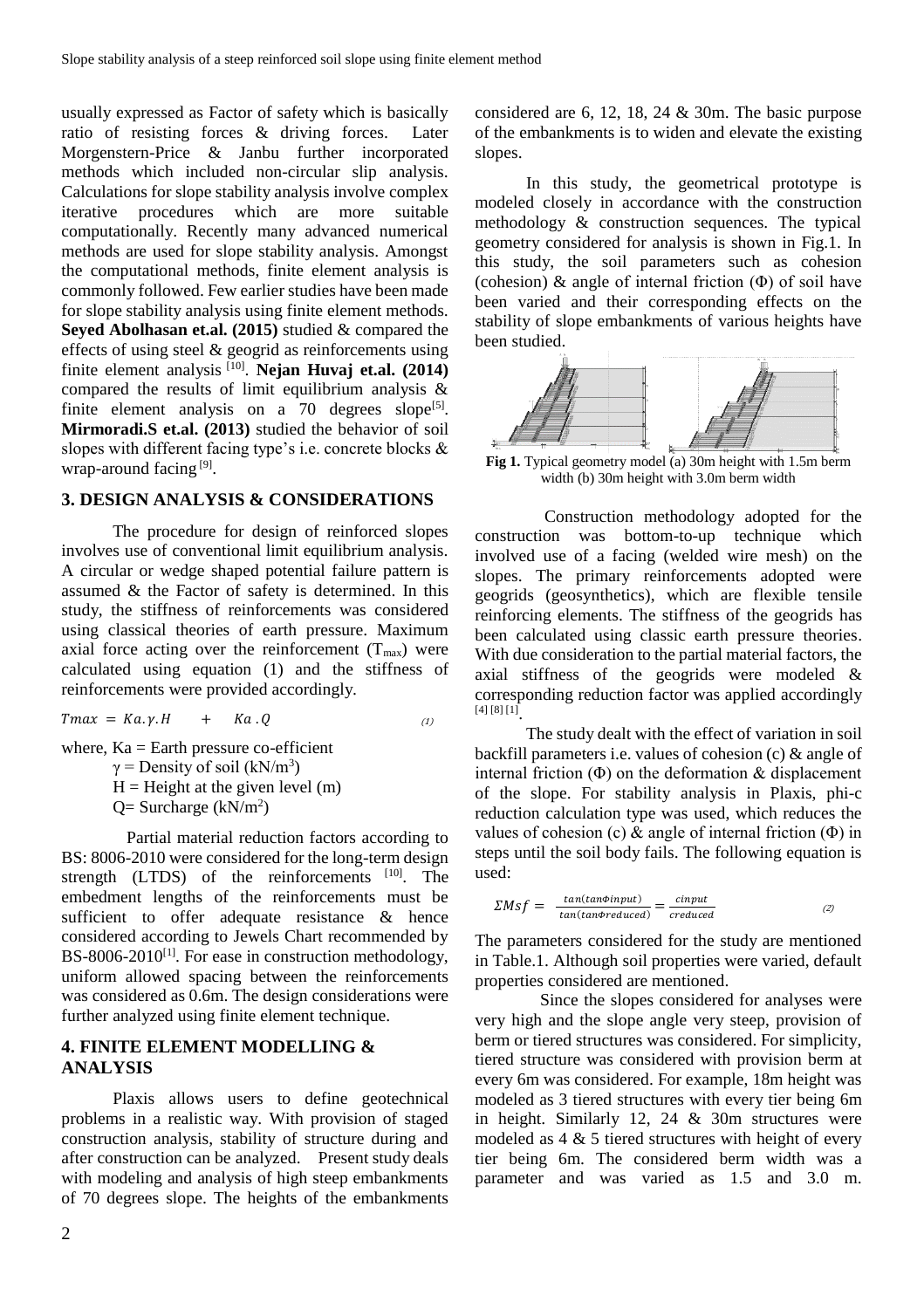Corresponding effect of the variation of berm width was studied.

| Parameter                                                     | Value                       | Unit              |
|---------------------------------------------------------------|-----------------------------|-------------------|
| Soil Backfill Parameters                                      |                             |                   |
| Cohesion                                                      | 0.5                         | kN/m <sup>2</sup> |
| Angle of internal friction $(\Phi)$                           | 30                          | Degrees           |
| Unit weight of soil backfill, $(\gamma)$                      | 20                          | $kN/m^3$          |
| Modulus of elasticity (Esoil)                                 | $2.00E + 04$                | kN/m <sup>2</sup> |
| <b>Reduction factor</b>                                       | 0.7                         |                   |
| Cohesion (C <sub>-foundation</sub> )                          | 10                          | kN/m <sup>2</sup> |
| Angle of internal friction, $\Phi_{\text{\tiny{foundation}}}$ | 30                          | Degrees           |
| Reinforcements                                                |                             |                   |
| Tensile Strength (kN/m)                                       | Elastic<br><b>Stiffness</b> | Unit              |
| 250                                                           | 1250                        | kN/m              |
| 200                                                           | 1000                        | kN/m              |
| 150                                                           | 750                         | kN/m              |
| 120                                                           | 600                         | kN/m              |
| 100                                                           | 500                         | kN/m              |
| <b>Vertical Spacing</b>                                       | 0.6                         | M                 |
| Facing                                                        |                             |                   |
| <b>Axial Stiffness</b>                                        | $2.00E + 06$                | kN/m              |
| <b>Bending Stiffness</b>                                      | $2.00E + 04$                | $kNm^2/m$         |

**Table.1** Input Parameters for finite element modeling

The Plane strain model of 15-node elements was used in the analysis. The coarseness of mesh was considered as fine. Since water table was not considered for the analysis, the soil fill was modeled using Mohr-coulomb criterion and plastic staged construction was adopted for analysis. The facing type was modeled using plate. The facing & geogrids were modeled with 5-node line. Axial & bending stiffness for the facing were input accordingly. The stiffness & lengths of geogrids were modeled according to the results of analytical methods of limit equilibrium  $[4]$   $[8]$   $[1]$ . In order to consider longterm assessment of geogrids, reduction factor was considered for soil-geogrid interaction & long-term design strength of geogrids. Traffic loads according to traffic conditions were modeled.

#### **4. Results & Discussions**

#### **4.1 Axial Forces**

The typical trend of the axial forces acting over geogrids obtained through finite element analyses in context with variation in cohesion, friction angle & berm widths with respect to increase in height are graphically represented in Fig2. It was observed that acting horiztontal thrust or axial forces increased with respect to the height. It was also observed that the axial forces acting over the geogrids increased with increase in cohesion of soil. The observed trend is in good agreement with the theoretical trend of horizontal thrust or axial forces or tensile forces over geogrids obtained using classical Rankine Equation or the equation suggested by FHWA Design Manual.





The observed trend can be attributed to the fact that the acting stress due to overburden & surcharge are function of height and they increase with increase in height, hence acting axial forces increase accordingly.

#### **4.2 Horizontal Displacements**



**Fig.3** Graphical Representation of maximum horizontal displacement on facing at failure (c-phi reduction phase) with respect to height

Observed trend for maximum horizontal displacements at failure (c-phi reduction phase) are shown in Fig.3. It was observed that with increase in cohesion, the horizontal displacements increased. Optimum results were observed for soils with low cohesion and high friction angle. The observed trend are in agreement with earlier studies and previous literatures [9]. In order to reduce the acting axial forces and to minimize the horizontal displacements, the code recommendations suggest use of granular soil (non-cohesive) soils. Existence of ground water table further develops excess pore pressure in cohesive soils, which would increase in acting axial stresses and horizontal displacements.



**Fig.4** Screenshot: Typical Observed Trend for Maximum horizontal displacement (After staged construction analysis)

Fig.4 represents typical trend of horizontal displacement observed after plastic analysis. Observed trends are similar with the theoretical correlations provided by FHWA-NHI-10-024 & results presented in earlier